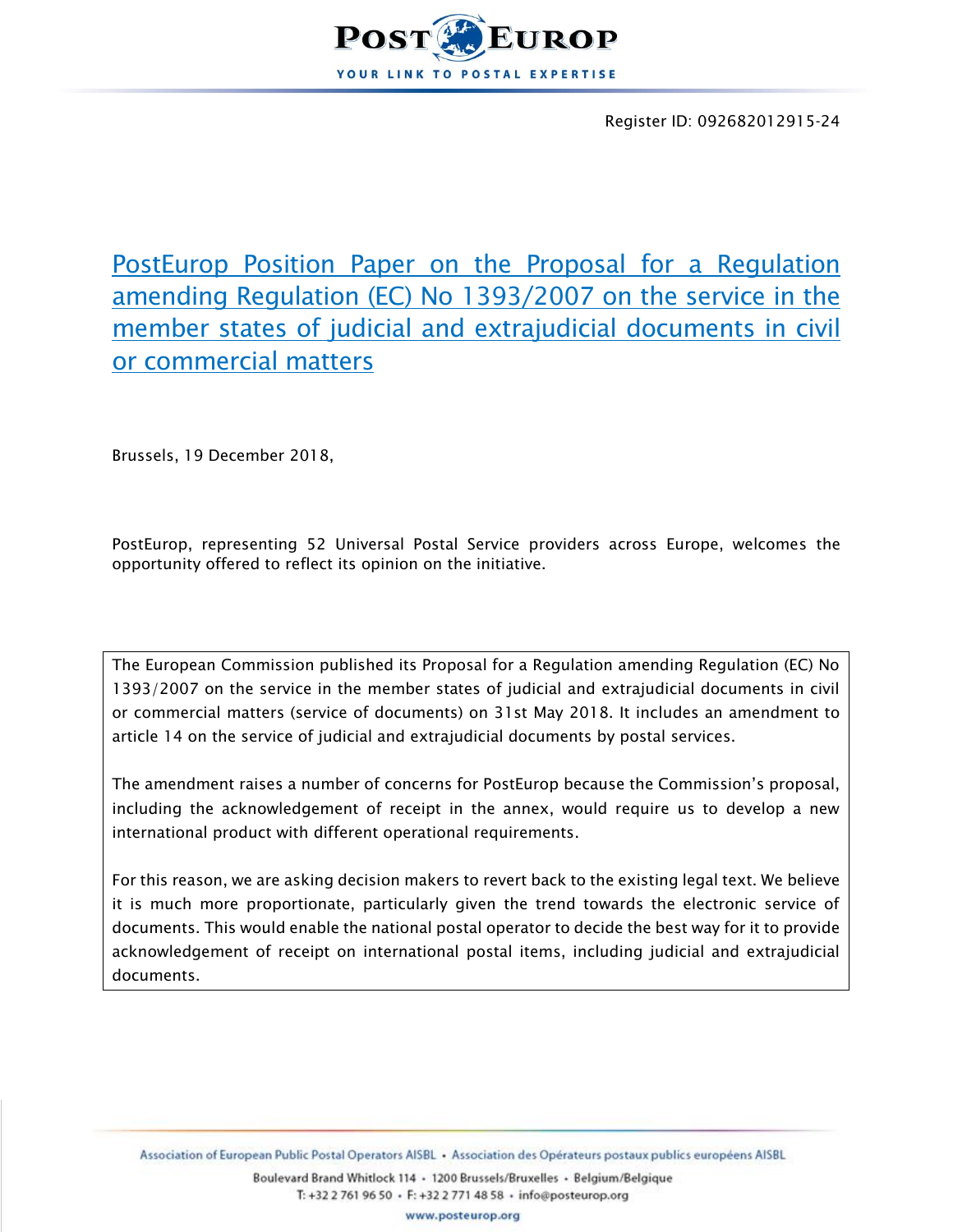

# EXISTING LEGAL FRAMEWORK – ARTICLE 14 OF REGULATION (EC) NO 1393/2007

Regulation (EC) No 1393/2007 establishes a fast, secure and standardised procedure for judicial and extrajudicial documents in civil or commercial matters to be transmitted for service between parties in different member states via designated "transmitting agencies" and "receiving agencies". It also provides for other means of service, such as service by postal services under article 14. The current article 14 of Regulation (EC) No 1393/2007 reads as follows:

*"Each member state shall be free to effect service of judicial documents directly by postal services on persons residing in another member state by registered letter with acknowledgment of receipt or equivalent".*

The national postal operator is therefore free to decide the best way for it to provide acknowledgement of receipt on postal items, including judicial and extrajudicial documents.

### PROPOSED AMENDMENT TO THE EXISTING LEGAL FRAMEWORK

The Commission's proposed amendment to article 14 of Regulation (EC) No 1393/2007 reads as follows:

*1. Service of judicial documents may be affected directly by postal services on persons domiciled in another member state by registered letter with acknowledgement of receipt.*

*2. For the purpose of this Article, service by post shall be carried out by using the specific acknowledgement of receipt set out in Annex IV.*

*3. Irrespective of the law of the member state of origin, service by post shall be considered as validly effected also, if the document was delivered at the addressee's home address on adult persons who are living in the same household as the addressee or are employed there by the addressee, and who have the ability and are willing to accept the document.*

This goes beyond the existing regulation. It requires national postal operators to provide an acknowledgement of receipt, as found in the annex. It would require operators to develop a new international product with different operational requirements because we do not provide such an acknowledgement today.

Association of European Public Postal Operators AISBL · Association des Opérateurs postaux publics européens AISBL

Boulevard Brand Whitlock 114 · 1200 Brussels/Bruxelles · Belgium/Belgique T: +32 2 761 96 50 · F: +32 2 771 48 58 · info@posteurop.org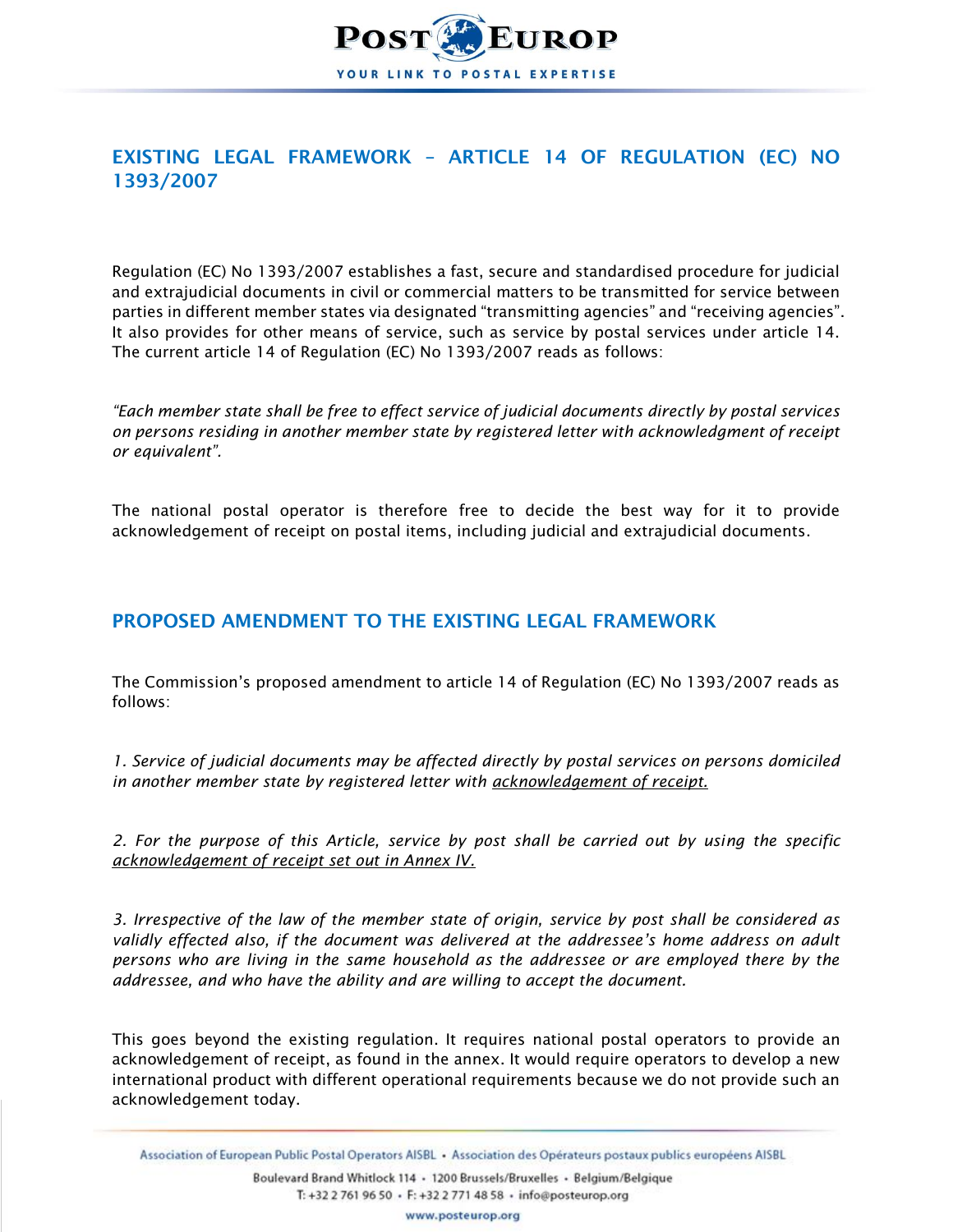

### INTERNATIONAL RULES ON REGISTERED MAIL

PostEurop's members are designated postal operators under the UN's Universal Postal Union (UPU). They do not own their international network. The sending post is responsible for its products on export and the receiving post is responsible on import. It is for the sending post to determine the international product it sells to its customer to send postal items (and service documents through the post) to the receiving country.

The UPU therefore ensures the post is delivered across the globe. It provides a common base, while allowing national postal operators to tailor their services to their customers in their own country.

Registered mail provides receipt of delivery. The UPU has developed a standard form (CN07) for the receipt of delivery. The European Committee for Standardization (CEN) has a group in charge of postal standardisation (TC331). There is an agreement between CEN TC331 and the UPU which means the UPU is responsible for standard forms, such as the CN07, in the postal world.

Several UPU members have an exemption to the CN07. This means not all postal operators provide physical advice of delivery. They provide electronic confirmation of delivery.

## POSTEUROP'S CONCERNS WITH THE PROPOSAL

The amendment raises a number of concerns for PostEurop because the Commission's proposal, including the acknowledgement of receipt in the annex, would require some of us to develop a new international product with different operational requirements. For this reason, we are asking decision makers to revert back to the existing legal text. We believe it is much more proportionate, particularly given the trend towards the electronic service of documents. This would enable the national postal operator to decide the best way for it to provide acknowledgement of receipt on international postal items, including judicial and extrajudicial documents. Our arguments against the proposal are as follows:

Postal operators use about 60 standardised forms for international mail exchanges (CN forms). They are easily recognisable and have common features when it comes to presentation, size, colour, format, material, typography, etc. The UPU has developed some electronic equivalents, which allows data to be shared between operators. The use of a new form that does not comply with the usual characteristics will be a source of error and operational inefficiency.

Association of European Public Postal Operators AISBL · Association des Opérateurs postaux publics européens AISBL

Boulevard Brand Whitlock 114 · 1200 Brussels/Bruxelles · Belgium/Belgique T: +32 2 761 96 50 · F: +32 2 771 48 58 · info@posteurop.org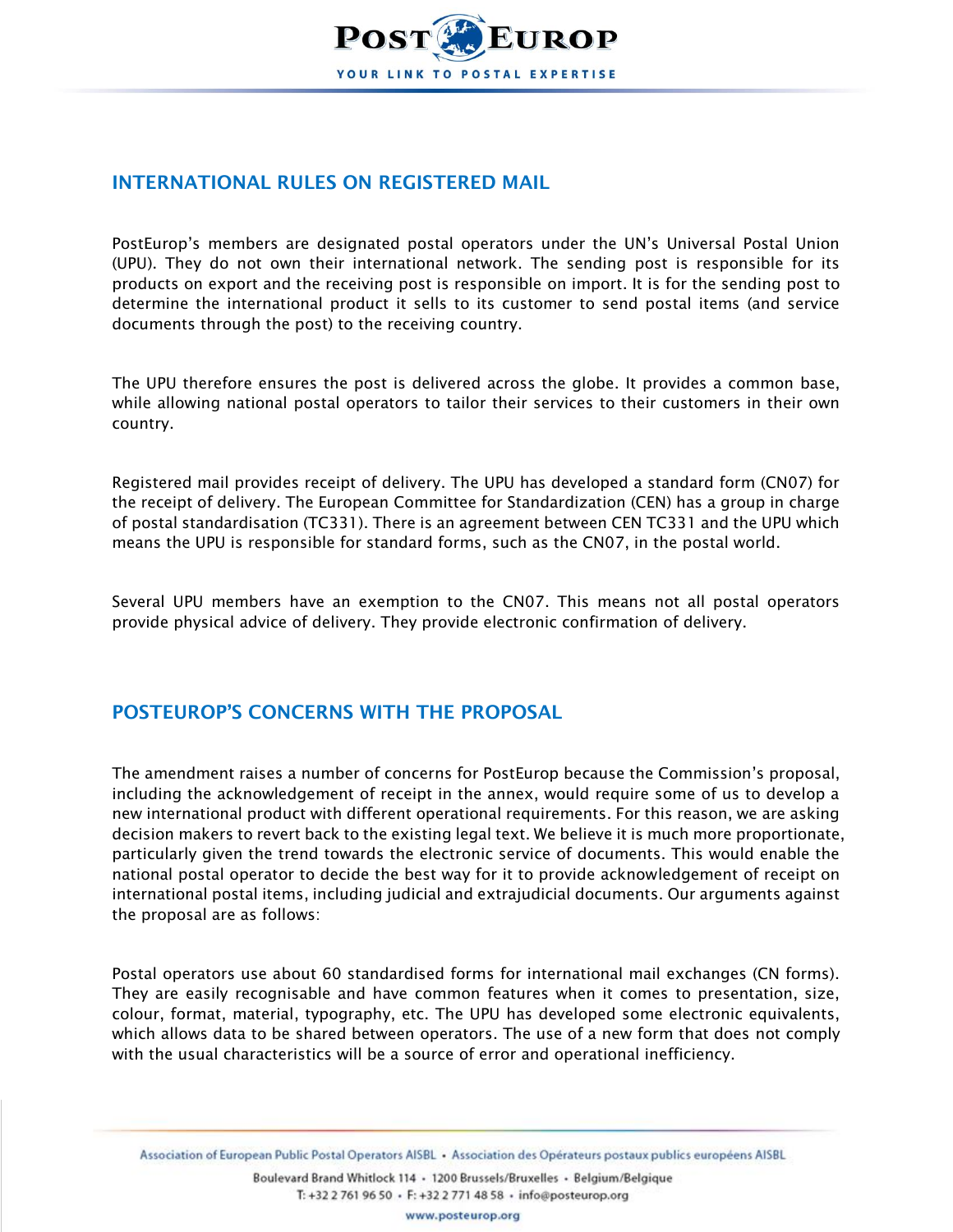

It is not clear how a postal operator would recognise a relevant package containing a "judicial or extrajudicial document" during delivery. In order to make this work across the whole of the EU, national postal operators would need to work together to come up with a common system which would make it clear on the face of the package that it contains judicial and extrajudicial documents and requires a special process. The UPU, rather than the EU, is responsible for developing international postal standards for operators.

It would be necessary to provide training to every postman and woman across the EU to make sure that they recognise a relevant package, and then know how to complete the form on delivery. Moreover, postmen and women could still make mistakes when filling out the form in the annex, particularly given that it may not be widely used.

It is not clear what the national postal operator should do with the form once it has been completed. There will need to be new processes put in place in order to store the relevant forms and transmit the relevant data back to sending national postal operator, and then back to the sender/relevant court officials. Again, the UPU, rather than the EU, is responsible for developing international postal standards for operators. This will be complex and costly.

A specific return slip will not achieve what the Commission has set out to achieve (to overcome problems "where service is deficient due to incomplete acknowledgements of receipt or possible ambiguities as to who actually received the documents in question", SWD(2018) 287 final) because the documents do not always have to be given to the addressee in person. Under UPU rules, a registered item should be delivered against a signature. National rules set out who can receive a registered item, and the rules of proxy. Moreover. some member states have national legislation which requires documents should be served on the addressee not at the address. However, others have an obligation to deliver to the address. We do not believe an amendment to this regulation should change obligations under well-established domestic postal law.

#### **CONCLUSIONS**

It would be incredibly costly and complex for national postal operators to introduce this new, bespoke, solution for a single product, namely the service of cross-border judicial and extrajudicial documents. It is also disproportionate to the purpose of the regulation which aims to replace the service of documents by post by electronic means over the longer term. It goes against the general trend as court proceedings, and in particular the transmission of key pleadings and other correspondence, are increasingly taking place electronically. In fact, this is the purpose of the legislation. Moreover, the vast majority of court proceedings, including those involving parties located in other member states, involve correspondence between representatives (such as lawyers) who are located in the same member state. We suspect European volumes are therefore low. Against this background, it seems hugely disproportionate to introduce legislation requiring national postal operators to provide this new service.

Association of European Public Postal Operators AISBL · Association des Opérateurs postaux publics européens AISBL

Boulevard Brand Whitlock 114 · 1200 Brussels/Bruxelles · Belgium/Belgique T: +32 2 761 96 50 · F: +32 2 771 48 58 · info@posteurop.org